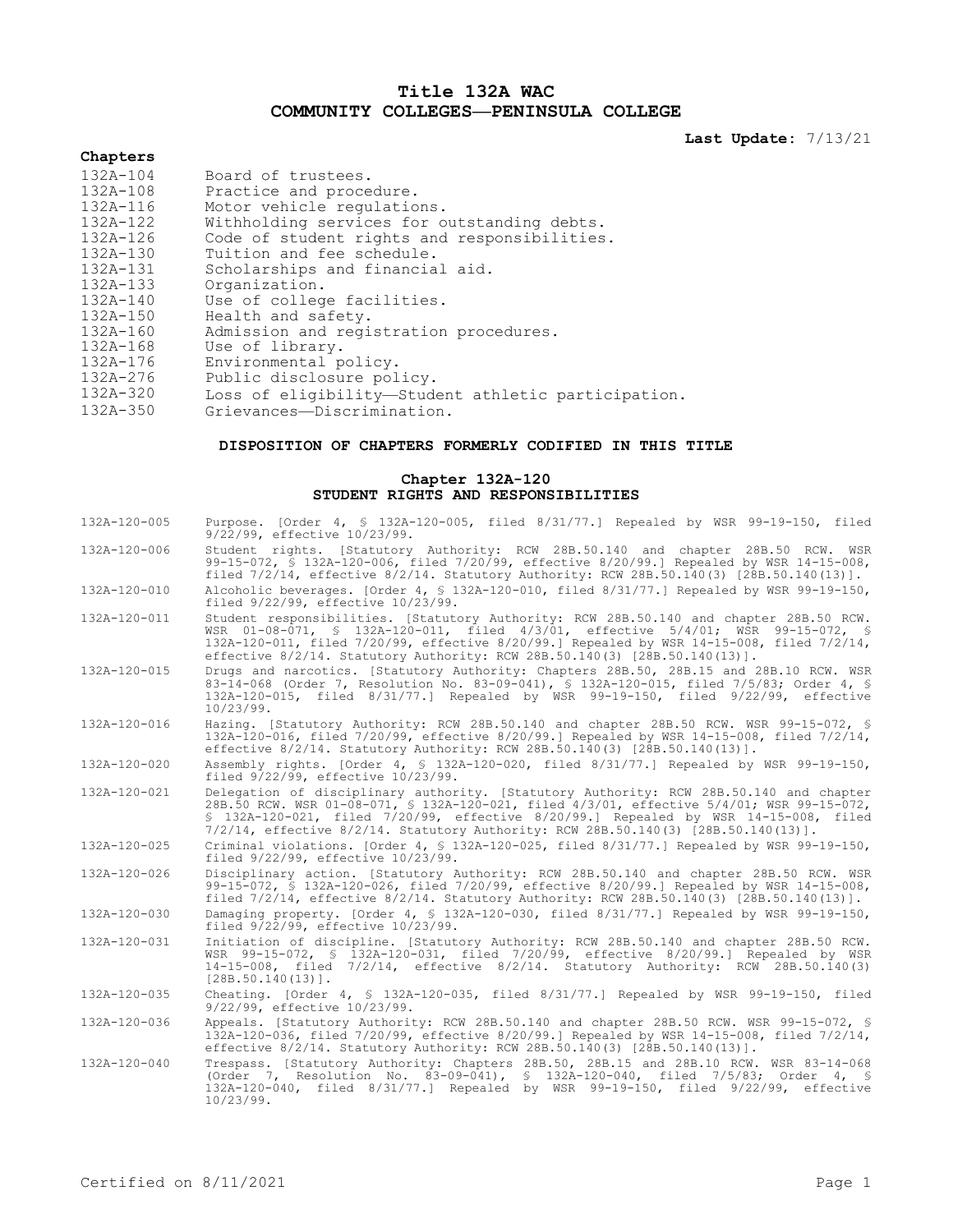- 132A-120-041 Hearing of appeals. [Statutory Authority: RCW 28B.50.140 and chapter 28B.50 RCW. WSR 99-15-072, § 132A-120-041, filed 7/20/99, effective 8/20/99.] Repealed by WSR 14-15-008, filed 7/2/14, effective 8/2/14. Statutory Authority: RCW 28B.50.140(3) [28B.50.140(13)].
- 132A-120-045 Responsibility for discipline. [Statutory Authority: Chapters 28B.50, 28B.15 and 28B.10 RCW. WSR 83-14-068 (Order 7, Resolution No. 83-09-041), § 132A-120-045, filed 7/5/83; Order 4, § 132A-120-045, filed 8/31/77.] Repealed by WSR 99-19-150, filed 9/22/99, effective 10/23/99.
- 132A-120-046 Summary suspension and appeals. [Statutory Authority: RCW 28B.50.140 and chapter 28B.50 RCW. WSR 99-15-072, § 132A-120-046, filed 7/20/99, effective 8/20/99.] Repealed by WSR 14-15-008, filed 7/2/14, effective 8/2/14. Statutory Authority: RCW 28B.50.140(3) [28B.50.140(13)].
- 132A-120-050 Disciplinary procedures. [Statutory Authority: Chapters 28B.50, 28B.15 and 28B.10 RCW. WSR 83-14-068 (Order 7, Resolution No. 83-09-041), § 132A-120-050, filed 7/5/83; Order 4, § 132A-120-050, filed 8/31/77.] Repealed by WSR 99-19-150, filed 9/22/99, effective 10/23/99.
- 132A-120-051 Student grievances. [Statutory Authority: RCW 28B.50.140 and chapter 28B.50 RCW. WSR 99-15-072, § 132A-120-051, filed 7/20/99, effective 8/20/99.] Repealed by WSR 14-15-008, filed 7/2/14, effective 8/2/14. Statutory Authority: RCW 28B.50.140(3) [28B.50.140(13)].
- 132A-120-055 Discipline and due process. [Statutory Authority: Chapters 28B.50, 28B.15 and 28B.10 RCW. WSR 83-14-068 (Order 7, Resolution No. 83-09-041), § 132A-120-055, filed 7/5/83; Order 4, § 132A-120-055, filed 8/31/77.] Repealed by WSR 99-19-150, filed 9/22/99, effective 10/23/99.
- 132A-120-056 Informal grievance procedures. [Statutory Authority: RCW 28B.50.140 and chapter 28B.50 RCW. WSR 99-15-072, § 132A-120-056, filed 7/20/99, effective 8/20/99.] Repealed by WSR 14-15-008, filed 7/2/14, effective 8/2/14. Statutory Authority: RCW 28B.50.140(3) [28B.50.140(13)].
- 132A-120-060 Disciplinary committee. [Statutory Authority: Chapters 28B.50, 28B.15 and 28B.10 RCW. WSR 83-14-068 (Order 7, Resolution No. 83-09-041), § 132A-120-060, filed 7/5/83; Order 4, § 132A-120-060, filed 8/31/77.] Repealed by WSR 99-19-150, filed 9/22/99, effective 10/23/99.
- 132A-120-061 Formal grievance procedures. [Statutory Authority: RCW 28B.50.140 and chapter 28B.50 RCW. WSR 99-15-072, § 132A-120-061, filed 7/20/99, effective 8/20/99.] Repealed by WSR 14-15-008, filed 7/2/14, effective 8/2/14. Statutory Authority: RCW 28B.50.140(3)  $[28B.50.140(13)]$ .

### **Chapter 132A-125 CODE OF STUDENT RIGHTS AND RESPONSIBILITIES**

- 132A-125-005 Preamble. [Statutory Authority: RCW 28B.50.140(3) [28B.50.140(13)]. WSR 14-15-008, § 132A-125-005, filed 7/2/14, effective 8/2/14.] Repealed by WSR 21-15-036, filed 7/13/21, effective 8/13/21. Statutory Authority: Chapter 34.05 RCW and RCW 28B.50.140(13); 20 U.S.C. Section 1092(f); Title IX of the Education Amendments of 1972, 20 U.S.C. Section 1681 et seq.
- 132A-125-010 Authority. [Statutory Authority: RCW 28B.50.140(3) [28B.50.140(13)]. WSR 14-15-008, § 132A-125-010, filed 7/2/14, effective 8/2/14.] Repealed by WSR 21-15-036, filed 7/13/21, effective 8/13/21. Statutory Authority: Chapter 34.05 RCW and RCW 28B.50.140(13); 20 U.S.C. Section 1092(f); Title IX of the Education Amendments of 1972, 20 U.S.C. Section 1681 et seq.
- 132A-125-015 Definitions. [Statutory Authority: RCW 28B.50.140(13). WSR 16-08-108, § 132A-125-015, filed 4/5/16, effective 5/6/16. Statutory Authority: RCW 28B.50.140(3). WSR 14-15-008, § 132A-125-015, filed 7/2/14, effective 8/2/14.] Repealed by WSR 21-15-036, filed 7/13/21, effective 8/13/21. Statutory Authority: Chapter 34.05 RCW and RCW 28B.50.140(13); 20 U.S.C. Section 1092(f); Title IX of the Education Amendments of 1972, 20 U.S.C. Section 1681 et seq.
- 132A-125-020 Statement of jurisdiction. [Statutory Authority: RCW 28B.50.140(3) [28B.50.140(13)]. WSR 14-15-008, § 132A-125-020, filed 7/2/14, effective 8/2/14.] Repealed by WSR 21-15-036, filed 7/13/21, effective 8/13/21. Statutory Authority: Chapter 34.05 RCW and RCW 28B.50.140(13); 20 U.S.C. Section 1092(f); Title IX of the Education Amendments of 1972, 20 U.S.C. Section 1681 et seq.
- 132A-125-025 Student rights. [Statutory Authority: RCW 28B.50.140(3) [28B.50.140(13)]. WSR 14-15-008, § 132A-125-025, filed 7/2/14, effective 8/2/14.] Repealed by WSR 21-15-036, filed 7/13/21, effective 8/13/21. Statutory Authority: Chapter 34.05 RCW and RCW 28B.50.140(13); 20 U.S.C. Section 1092(f); Title IX of the Education Amendments of 1972, 20 U.S.C. Section 1681 et seq.
- 132A-125-030 Prohibited student conduct. [Statutory Authority: RCW 28B.50.140(13). WSR 16-08-108, § 132A-125-030, filed 4/5/16, effective 5/6/16. Statutory Authority: RCW 28B.50.140(3). WSR 14-15-008, § 132A-125-030, filed 7/2/14, effective 8/2/14.] Repealed by WSR 21-15-036, filed 7/13/21, effective 8/13/21. Statutory Authority: Chapter 34.05 RCW and RCW 28B.50.140(13); 20 U.S.C. Section 1092(f); Title IX of the Education Amendments of 1972, 20 U.S.C. Section 1681 et seq.
- 132A-125-035 Disciplinary sanctions—Terms—Conditions. [Statutory Authority: RCW 28B.50.140(13). WSR 16-08-108, § 132A-125-035, filed 4/5/16, effective 5/6/16. Statutory Authority: RCW 28B.50.140(3). WSR 14-15-008, § 132A-125-035, filed 7/2/14, effective 8/2/14.] Repealed by WSR 21-15-036, filed 7/13/21, effective 8/13/21. Statutory Authority: Chapter 34.05 RCW and RCW 28B.50.140(13); 20 U.S.C. Section 1092(f); Title IX of the Education Amendments of 1972, 20 U.S.C. Section 1681 et seq.
- 132A-125-040 Initiation of disciplinary action. [Statutory Authority: RCW 28B.50.140(3) [28B.50.140(13)]. WSR 14-15-008, § 132A-125-040, filed 7/2/14, effective 8/2/14.] Re-pealed by WSR 21-15-036, filed 7/13/21, effective 8/13/21. Statutory Authority: Chapter 34.05 RCW and RCW 28B.50.140(13); 20 U.S.C. Section 1092(f); Title IX of the Education Amendments of 1972, 20 U.S.C. Section 1681 et seq.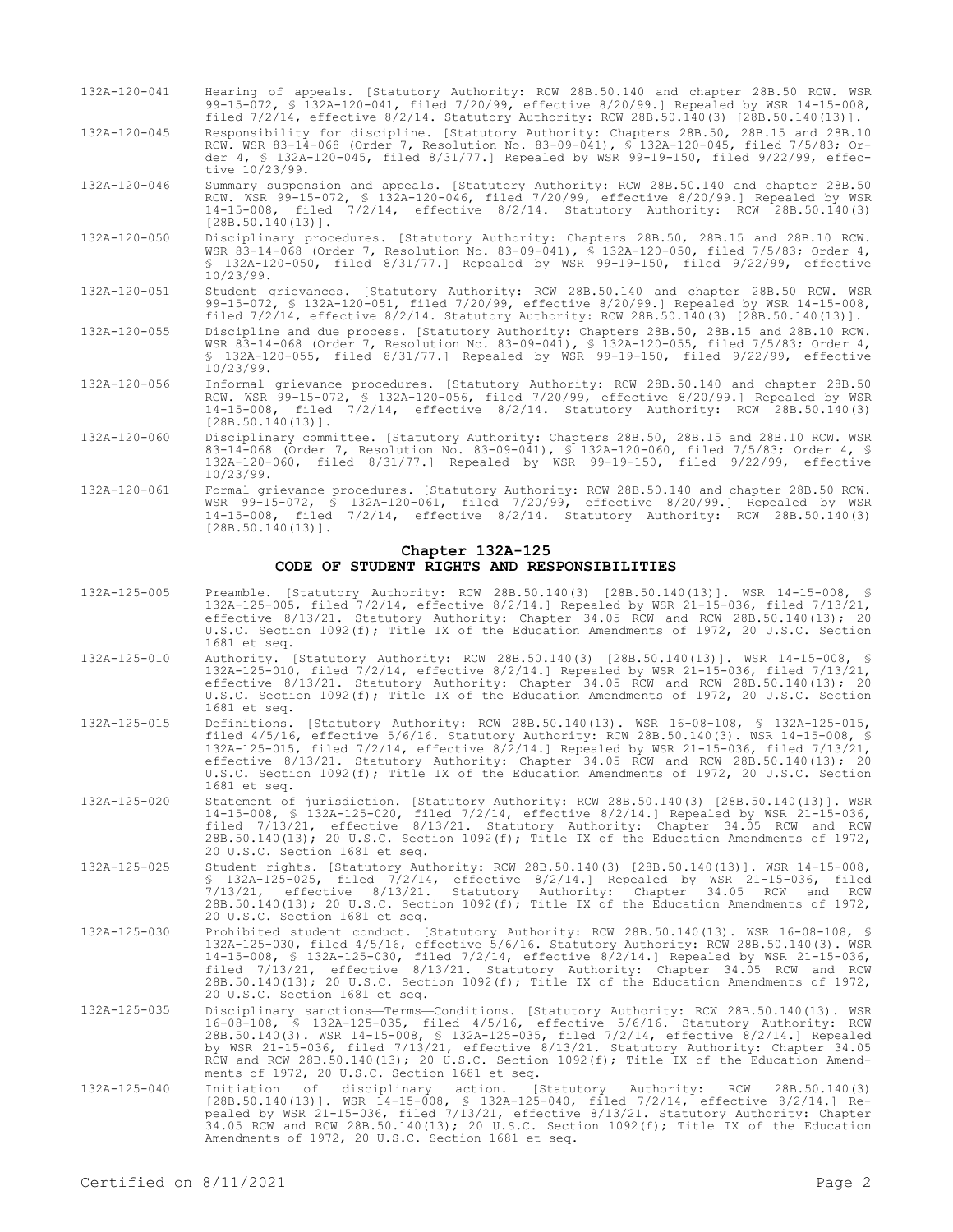132A-125-045 Appeal of disciplinary action. [Statutory Authority: RCW 28B.50.140(3) [28B.50.140(13)]. WSR 14-15-008, § 132A-125-045, filed 7/2/14, effective 8/2/14.] Repealed by WSR 21-15-036, filed 7/13/21, effective 8/13/21. Statutory Authority: Chapter 34.05 RCW and RCW 28B.50.140(13); 20 U.S.C. Section 1092(f); Title IX of the Education Amendments of 1972, 20 U.S.C. Section 1681 et seq.

132A-125-050 Brief adjudicative proceedings authorized. [Statutory Authority: RCW 28B.50.140(3) [28B.50.140(13)]. WSR 14-15-008, § 132A-125-050, filed 7/2/14, effective 8/2/14.] Repealed by WSR 21-15-036, filed 7/13/21, effective 8/13/21. Statutory Authority: Chapter 34.05 RCW and RCW 28B.50.140(13); 20 U.S.C. Section 1092(f); Title IX of the Education Amendments of 1972, 20 U.S.C. Section 1681 et seq.

- 132A-125-055 Brief adjudicative proceedings—Initial hearing. [Statutory Authority: RCW 28B.50.140(13). WSR 16-08-108, § 132A-125-055, filed 4/5/16, effective 5/6/16. Statutory Authority: RCW 28B.50.140(3). WSR 14-15-008, § 132A-125-055, filed 7/2/14, effective 8/2/14.] Repealed by WSR 21-15-036, filed 7/13/21, effective 8/13/21. Statutory Authority: Chapter 34.05 RCW and RCW 28B.50.140(13); 20 U.S.C. Section 1092(f); Title IX of the Education Amendments of 1972, 20 U.S.C. Section 1681 et seq.
- 132A-125-060 Brief adjudicative proceedings—Review of an initial decision. [Statutory Authority: RCW 28B.50.140(3) [28B.50.140(13)]. WSR 14-15-008, § 132A-125-060, filed 7/2/14, effective 8/2/14.] Repealed by WSR 21-15-036, filed 7/13/21, effective 8/13/21. Statutory Authority: Chapter 34.05 RCW and RCW 28B.50.140(13); 20 U.S.C. Section 1092(f); Title IX of the Education Amendments of 1972, 20 U.S.C. Section 1681 et seq.
- 132A-125-065 Brief adjudicative proceedings—Agency record. [Statutory Authority: RCW 28B.50.140(3) [28B.50.140(13)]. WSR 14-15-008, § 132A-125-065, filed 7/2/14, effective 8/2/14.] Repealed by WSR 21-15-036, filed 7/13/21, effective 8/13/21. Statutory Authority: Chapter 34.05 RCW and RCW 28B.50.140(13); 20 U.S.C. Section 1092(f); Title IX of the Education Amendments of 1972, 20 U.S.C. Section 1681 et seq.
- 132A-125-070 Student conduct committee proceedings. [Statutory Authority: RCW 28B.50.140(13). WSR 16-08-108, § 132A-125-070, filed 4/5/16, effective 5/6/16. Statutory Authority: RCW 28B.50.140(3). WSR 14-15-008, § 132A-125-070, filed 7/2/14, effective 8/2/14.] Repealed by WSR 21-15-036, filed 7/13/21, effective 8/13/21. Statutory Authority: Chapter 34.05 RCW and RCW 28B.50.140(13); 20 U.S.C. Section 1092(f); Title IX of the Education Amendments of 1972, 20 U.S.C. Section 1681 et seq.
- 132A-125-075 Student conduct committee proceedings—Appeals. [Statutory Authority: RCW 28B.50.140(3) [28B.50.140(13)]. WSR 14-15-008, § 132A-125-075, filed 7/2/14, effective 8/2/14.] Repealed by WSR 21-15-036, filed 7/13/21, effective 8/13/21. Statutory Authority: Chapter 34.05 RCW and RCW 28B.50.140(13); 20 U.S.C. Section 1092(f); Title IX of the Education Amendments of 1972, 20 U.S.C. Section 1681 et seq.
- 132A-125-080 Student conduct committee proceedings—Hearings and presentations of evidence. [Statutory Authority: RCW 28B.50.140(3) [28B.50.140(13)]. WSR 14-15-008, § 132A-125-080, filed 7/2/14, effective 8/2/14.] Repealed by WSR 21-15-036, filed 7/13/21, effective 8/13/21. Statutory Authority: Chapter 34.05 RCW and RCW 28B.50.140(13); 20 U.S.C. Section 1092(f); Title IX of the Education Amendments of 1972, 20 U.S.C. Section 1681 et seq.
- 132A-125-085 Student conduct committee proceedings—Initial decision. [Statutory Authority: RCW 28B.50.140(3) [28B.50.140(13)]. WSR 14-15-008, § 132A-125-085, filed 7/2/14, effective 8/2/14.] Repealed by WSR 21-15-036, filed 7/13/21, effective 8/13/21. Statutory Authority: Chapter 34.05 RCW and RCW 28B.50.140(13); 20 U.S.C. Section 1092(f); Title IX of the Education Amendments of 1972, 20 U.S.C. Section 1681 et seq.
- 132A-125-090 Student conduct committee proceedings—Appeal of initial decision. [Statutory Authority: RCW 28B.50.140(13). WSR 16-08-108, § 132A-125-090, filed 4/5/16, effective 5/6/16. Statutory Authority: RCW 28B.50.140(3). WSR 14-15-008, § 132A-125-090, filed 7/2/14, effective 8/2/14.] Repealed by WSR 21-15-036, filed 7/13/21, effective 8/13/21. Statutory Authority: Chapter 34.05 RCW and RCW 28B.50.140(13); 20 U.S.C. Section 1092(f); Title IX of the Education Amendments of 1972, 20 U.S.C. Section 1681 et seq.
- 132A-125-095 Summary suspension. [Statutory Authority: RCW 28B.50.140(3) [28B.50.140(13)]. WSR 14-15-008, § 132A-125-095, filed 7/2/14, effective 8/2/14.] Repealed by WSR 21-15-036, filed 7/13/21, effective 8/13/21. Statutory Authority: Chapter 34.05 RCW and RCW 28B.50.140(13); 20 U.S.C. Section 1092(f); Title IX of the Education Amendments of 1972, 20 U.S.C. Section 1681 et seq.
- 132A-125-100 Supplemental sexual misconduct procedures. [Statutory Authority: RCW 28B.50.140(3) [28B.50.140(13)]. WSR 14-15-008, § 132A-125-100, filed 7/2/14, effective 8/2/14.] Repealed by WSR 21-15-036, filed 7/13/21, effective 8/13/21. Statutory Authority: Chapter 34.05 RCW and RCW 28B.50.140(13); 20 U.S.C. Section 1092(f); Title IX of the Education Amendments of 1972, 20 U.S.C. Section 1681 et seq.
- 132A-125-105 Supplemental definitions. [Statutory Authority: RCW 28B.50.140(13). WSR 16-08-108, § 132A-125-105, filed 4/5/16, effective 5/6/16. Statutory Authority: RCW 28B.50.140(3). WSR 14-15-008, § 132A-125-105, filed 7/2/14, effective 8/2/14.] Repealed by WSR 21-15-036, filed 7/13/21, effective 8/13/21. Statutory Authority: Chapter 34.05 RCW and RCW 28B.50.140(13); 20 U.S.C. Section 1092(f); Title IX of the Education Amendments of 1972, 20 U.S.C. Section 1681 et seq.
- 132A-125-110 Supplemental complaint process. [Statutory Authority: RCW 28B.50.140(13). WSR 16-08-108, § 132A-125-110, filed 4/5/16, effective 5/6/16. Statutory Authority: RCW 28B.50.140(3). WSR 14-15-008, § 132A-125-110, filed 7/2/14, effective 8/2/14.] Repealed by WSR 21-15-036, filed 7/13/21, effective 8/13/21. Statutory Authority: Chapter 34.05 RCW and RCW 28B.50.140(13); 20 U.S.C. Section 1092(f); Title IX of the Education Amendments of 1972, 20 U.S.C. Section 1681 et seq.
- 132A-125-115 Supplemental appeal rights. [Statutory Authority: RCW 28B.50.140(3) [28B.50.140(13)]. WSR 14-15-008, § 132A-125-115, filed 7/2/14, effective 8/2/14.] Repealed by WSR 21-15-036, filed 7/13/21, effective 8/13/21. Statutory Authority: Chapter 34.05 RCW and RCW 28B.50.140(13); 20 U.S.C. Section 1092(f); Title IX of the Education Amendments of 1972, 20 U.S.C. Section 1681 et seq.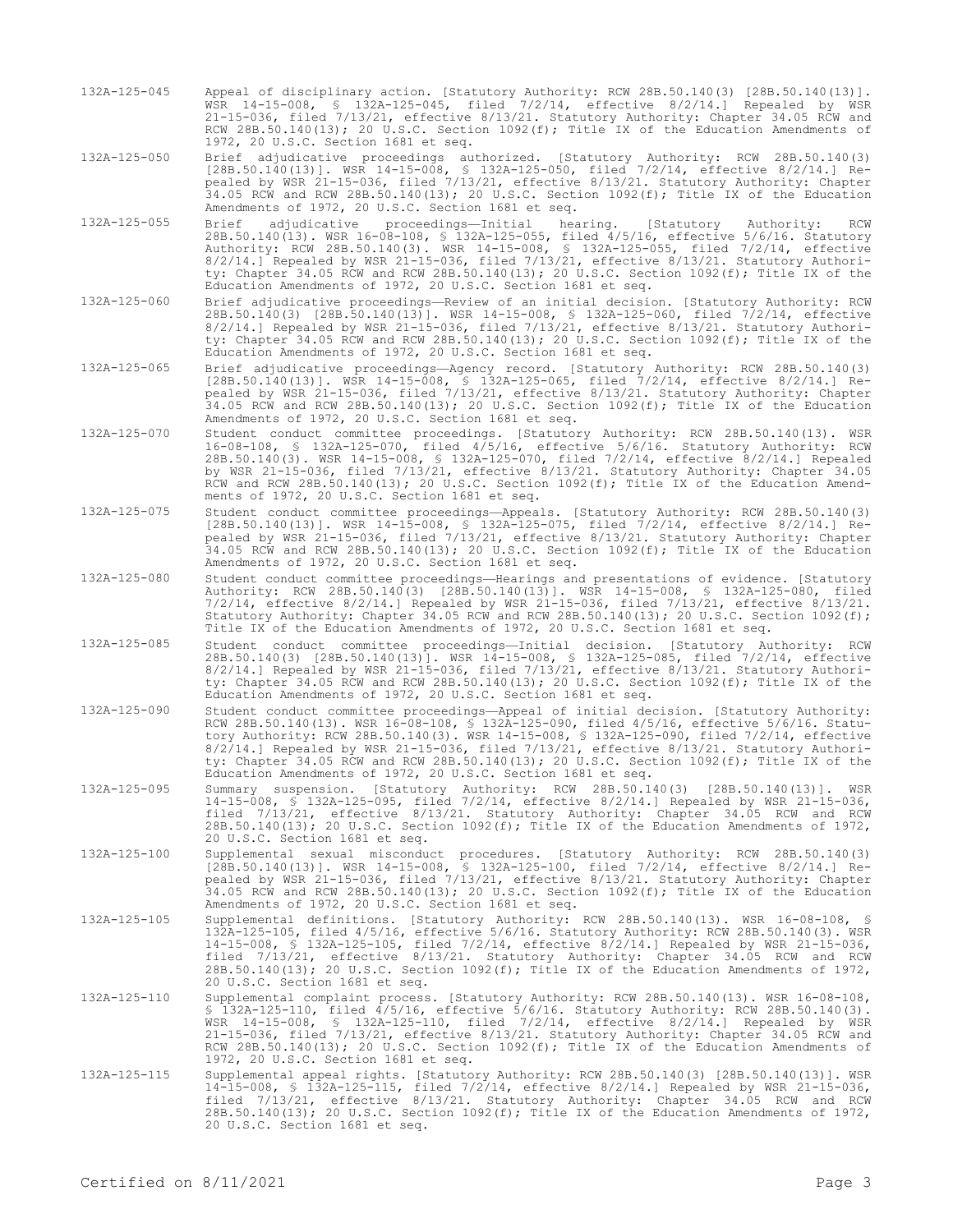#### **Chapter 132A-128 REDUCTION IN FORCE AND TENURE CODE**

| 132A-128-005                       | Purpose of policies. [Order 3, § 132A-128-005, filed $12/8/76$ .] Repealed by WSR 99-19-150,<br>filed 9/22/99, effective 10/23/99.                                                                                                                                 |  |  |
|------------------------------------|--------------------------------------------------------------------------------------------------------------------------------------------------------------------------------------------------------------------------------------------------------------------|--|--|
| 132A-128-010                       | Notification of potential RIF. [Order 3, § 132A-128-010, filed 12/8/76.] Repealed by WSR<br>99-19-150, filed 9/22/99, effective 10/23/99.                                                                                                                          |  |  |
| 132A-128-015                       | Employee consultation and response. [Order 3, § 132A-128-015, filed 12/8/76.] Repealed by<br>WSR 99-19-150, filed 9/22/99, effective 10/23/99.                                                                                                                     |  |  |
| 132A-128-020                       | Major criteria for layoff. [Order 3, § 132A-128-020, filed 12/8/76.] Repealed by WSR<br>99-19-150, filed 9/22/99, effective 10/23/99.                                                                                                                              |  |  |
| 132A-128-025                       | Necessary duties. [Order 3, § 132A-128-025, filed 12/8/76.] Repealed by WSR 99-19-150,<br>filed 9/22/99, effective 10/23/99.                                                                                                                                       |  |  |
| 132A-128-030                       | Order of layoff. [Order 3, § 132A-128-030, filed 12/8/76.] Repealed by WSR 99-19-150,<br>filed 9/22/99, effective 10/23/99.                                                                                                                                        |  |  |
| 132A-128-035                       | Seniority. [Order 3, § 132A-128-035, filed 12/8/76.] Repealed by WSR 99-19-150, filed<br>9/22/99, effective 10/23/99.                                                                                                                                              |  |  |
| 132A-128-040                       | Determination of qualifications. [Order 3, § 132A-128-040, filed 12/8/76.] Repealed by<br>WSR 99-19-150, filed 9/22/99, effective 10/23/99.                                                                                                                        |  |  |
| 132A-128-045                       | Right to recall. [Order 3, § 132A-128-045, filed 12/8/76.] Repealed by WSR 99-19-150,<br>filed 9/22/99, effective 10/23/99.                                                                                                                                        |  |  |
| 132A-128-050                       | Dismissal policy. [Order 3, § 132A-128-050, filed 12/8/76.] Repealed by WSR 99-19-150,<br>filed 9/22/99, effective 10/23/99.                                                                                                                                       |  |  |
| 132A-128-060                       | Procedure for layoff or dismissal. [Order 3, § 132A-128-060, filed 12/8/76.] Repealed by<br>WSR 99-19-150, filed 9/22/99, effective 10/23/99.                                                                                                                      |  |  |
| 132A-128-070                       | Hearing. [Order 3, § 132A-128-070, filed 12/8/76.] Repealed by WSR 99-19-150, filed<br>9/22/99, effective 10/23/99.                                                                                                                                                |  |  |
| 132A-128-080                       | Recommendations. [Order 3, § 132A-128-080, filed 12/8/76.] Repealed by WSR 99-19-150,<br>filed 9/22/99, effective 10/23/99.                                                                                                                                        |  |  |
| 132A-128-090                       | Waiver of rights. [Order 3, § 132A-128-090, filed 12/8/76.] Repealed by WSR 99-19-150,<br>filed 9/22/99, effective 10/23/99.                                                                                                                                       |  |  |
| 132A-128-100                       | Evaluation policy. [Order 3, § 132A-128-100, filed 12/8/76.] Repealed by WSR 99-19-150,<br>filed 9/22/99, effective 10/23/99.                                                                                                                                      |  |  |
|                                    | Chapter 132A-136                                                                                                                                                                                                                                                   |  |  |
| USE OF COLLEGE FACILITIES-ACADEMIC |                                                                                                                                                                                                                                                                    |  |  |
| 132A-136-005                       | Placement service. [Order 4, § 132A-136-005, filed 8/31/77.] Repealed by WSR 99-19-150,<br>filed 9/22/99, effective 10/23/99.                                                                                                                                      |  |  |
| 132A-136-010                       | Student publications. [Statutory Authority: Chapter 28B.50 RCW. WSR 84-14-019 (Order 8,<br>Resolution No. WSR 84-09-031), § 132A-136-010, filed 6/26/84; Order 4, § 132A-136-010,<br>filed 8/31/77.1 Repealed by WSR 99-19-150, filed 9/22/99, effective 10/23/99. |  |  |
| 132A-136-015                       | Distribution of material on campus. [Order 4, § 132A-136-015, filed 8/31/77.] Repealed by<br>WSR 99-19-150, filed 9/22/99, effective 10/23/99.                                                                                                                     |  |  |
| 132A-136-020                       | Speakers policy. [Order 4, § 132A-136-020, filed $8/31/77$ .] Repealed by WSR 99-19-150,<br>filed 9/22/99, effective 10/23/99.                                                                                                                                     |  |  |
| 132A-136-025                       | Use of facilities. [Order 4, § 132A-136-025, filed 8/31/77.] Repealed by WSR 99-19-150,<br>filed 9/22/99, effective 10/23/99.                                                                                                                                      |  |  |
| 132A-136-030                       | Smoking regulations. [Order 4, § 132A-136-030, filed 8/31/77.] Repealed by WSR 99-19-150,<br>filed 9/22/99, effective 10/23/99.                                                                                                                                    |  |  |
|                                    | $A1 = 1.12$ $A2 = 1.00$ $A1 = 0.00$                                                                                                                                                                                                                                |  |  |

#### **Chapter 132A-156 COLLEGE HOUSING**

- 132A-156-005 General regulations. [Order 4, § 132A-156-005, filed 8/31/77.] Repealed by WSR 99-19-150, filed 9/22/99, effective 10/23/99. 132A-156-006 Applications. [Statutory Authority: RCW 28B.50.140 and chapter 28B.50 RCW. WSR 99-15-072,
- § 132A-156-006, filed 7/20/99, effective 8/20/99.] Repealed by WSR 05-14-142, filed 7/5/05, effective 8/5/05. Statutory Authority: RCW 28B.50.140 and chapter 28B.50 RCW.
- 132A-156-010 Specific regulations. [Order 4, § 132A-156-010, filed 8/31/77.] Repealed by WSR 99-19-150, filed 9/22/99, effective 10/23/99.
- 132A-156-011 Fees. [Statutory Authority: RCW 28B.50.140 and chapter 28B.50 RCW. WSR 99-15-072, § 132A-156-011, filed 7/20/99, effective 8/20/99.] Repealed by WSR 05-14-142, filed 7/5/05, effective 8/5/05. Statutory Authority: RCW 28B.50.140 and chapter 28B.50 RCW.

132A-156-015 Visitors. [Statutory Authority: RCW 28B.50.140 and chapter 28B.50 RCW. WSR 80-06-098 (Order 5, Resolution 80-04-016), § 132A-156-015, filed 5/30/80; Order 4, § 132A-156-015, filed 8/31/77.] Repealed by WSR 99-19-150, filed 9/22/99, effective 10/23/99.

132A-156-016 Discipline. [Statutory Authority: RCW 28B.50.140 and chapter 28B.50 RCW. WSR 99-15-072, § 132A-156-016, filed 7/20/99, effective 8/20/99.] Repealed by WSR 05-14-142, filed 7/5/05, effective 8/5/05. Statutory Authority: RCW 28B.50.140 and chapter 28B.50 RCW.

132A-156-020 Attire. [Order 4, § 132A-156-020, filed 8/31/77.] Repealed by WSR 99-19-150, filed 9/22/99, effective 10/23/99.

132A-156-025 Damages. [Order 4, § 132A-156-025, filed 8/31/77.] Repealed by WSR 99-19-150, filed 9/22/99, effective 10/23/99.

132A-156-030 Room inspection. [Order 4, § 132A-156-030, filed 8/31/77.] Repealed by WSR 99-19-150, filed 9/22/99, effective 10/23/99.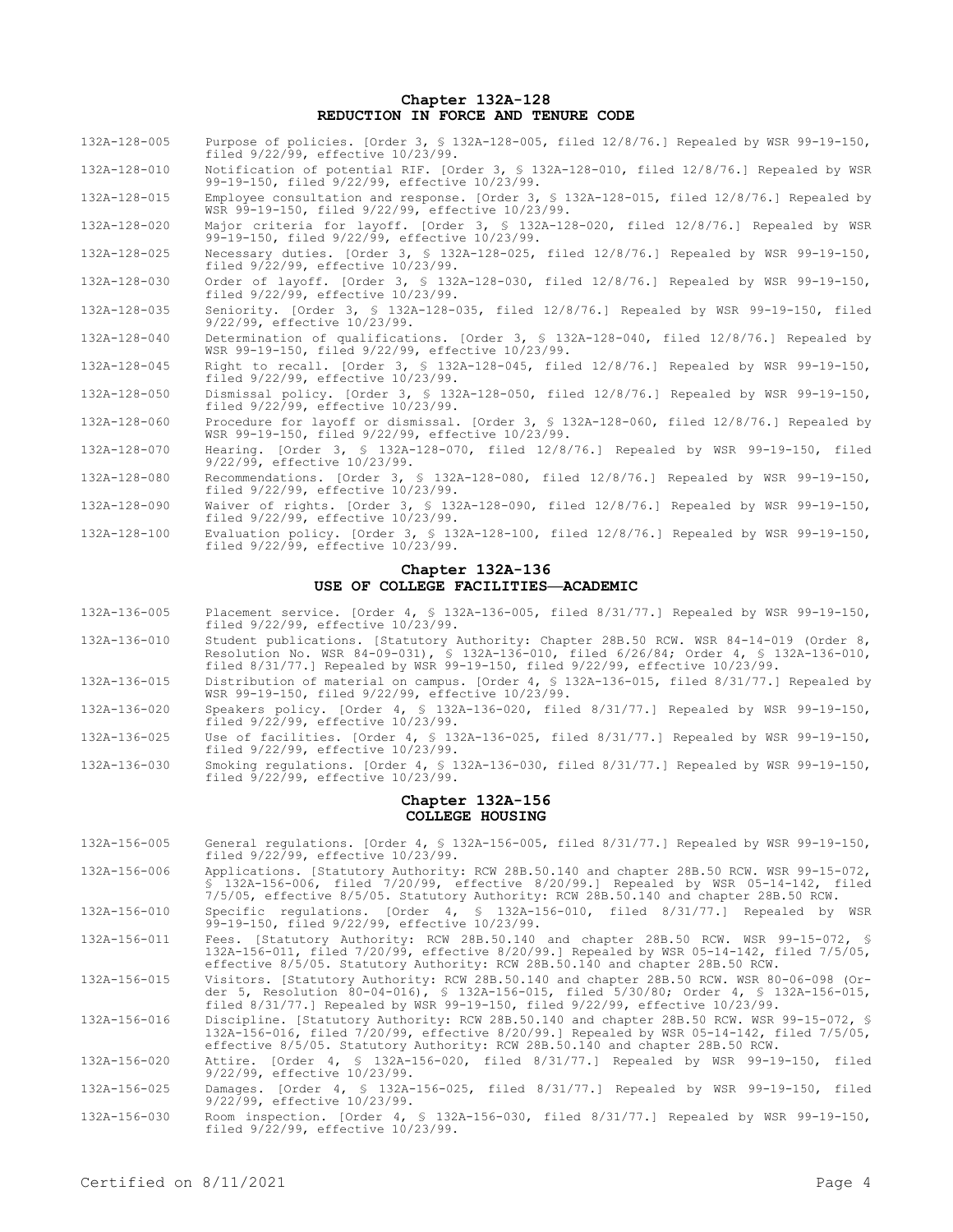**Chapter 132A-165 SCHOLASTIC STANDARDS**

- 132A-165-005 Admission. [Statutory Authority: Chapters 28B.50, 28B.15 and 28B.10 RCW. WSR 83-14-068 (Order 7, Resolution No. 83-09-041), § 132A-165-005, filed 7/5/83.] Repealed by WSR 99-19-150, filed 9/22/99, effective 10/23/99.
- 132A-165-015 Assessment and placement. [Statutory Authority: Chapters 28B.50, 28B.15 and 28B.10 RCW. WSR 83-14-068 (Order 7, Resolution No. 83-09-041), § 132A-165-015, filed 7/5/83.] Repealed by WSR 99-19-150, filed 9/22/99, effective 10/23/99.
- 132A-165-025 Advanced placement in English. [Statutory Authority: Chapters 28B.50, 28B.15 and 28B.10 RCW. WSR 83-14-068 (Order 7, Resolution No. 83-09-041), § 132A-165-025, filed 7/5/83.] Repealed by WSR 99-19-150, filed 9/22/99, effective 10/23/99.
- 132A-165-035 Grading. [Statutory Authority: Chapters 28B.50, 28B.15 and 28B.10 RCW. WSR 83-14-068 (Order 7, Resolution No. 83-09-041), § 132A-165-035, filed 7/5/83.] Repealed by WSR 99-19-150, filed 9/22/99, effective 10/23/99.
- 132A-165-045 Honor roll. [Statutory Authority: Chapters 28B.50, 28B.15 and 28B.10 RCW. WSR 83-14-068 (Order 7, Resolution No. 83-09-041), § 132A-165-045, filed 7/5/83.] Repealed by WSR 99-19-150, filed 9/22/99, effective 10/23/99.
- 132A-165-055 Academic probation. [Statutory Authority: Chapters 28B.50, 28B.15 and 28B.10 RCW. WSR 83-14-068 (Order 7, Resolution No. 83-09-041), § 132A-165-055, filed 7/5/83.] Repealed by WSR 99-19-150, filed 9/22/99, effective 10/23/99.
- 132A-165-065 Transfer policies. [Statutory Authority: Chapters 28B.50, 28B.15 and 28B.10 RCW. WSR 83-14-068 (Order 7, Resolution No. 83-09-041), § 132A-165-065, filed 7/5/83.] Repealed by WSR 99-19-150, filed 9/22/99, effective 10/23/99.
- 132A-165-075 Armed services courses. [Statutory Authority: Chapters 28B.50, 28B.15 and 28B.10 RCW. WSR 83-14-068 (Order 7, Resolution No. 83-09-041), § 132A-165-075, filed 7/5/83.] Repealed by WSR 99-19-150, filed 9/22/99, effective 10/23/99.
- 132A-165-085 College level examination program (CLEP). [Statutory Authority: Chapters 28B.50, 28B.15 and 28B.10 RCW. WSR 83-14-068 (Order 7, Resolution No. 83-09-041), § 132A-165-085, filed 7/5/83.] Repealed by WSR 99-19-150, filed 9/22/99, effective 10/23/99.

#### **Chapter 132A-180 COPYRIGHT AND PATENT POLICIES**

- 132A-180-005 General statement. [Order 2, § 132A-180-005, filed 12/8/76.] Repealed by WSR 99-19-150, General statement. [Order 2, § 132<br>filed 9/22/99, effective 10/23/99.
- 132A-180-010 Scope of policy. [Order 2, § 132A-180-010, filed 12/8/76.] Repealed by WSR 99-19-150, filed 9/22/99, effective 10/23/99.
- 132A-180-015 Materials subject to copyright. [Order 2, § 132A-180-015, filed 12/8/76.] Repealed by WSR 99-19-150, filed 9/22/99, effective 10/23/99.
- 132A-180-020 Rights to copyrightable materials. [Order 2, § 132A-180-020, filed 12/8/76.] Repealed by WSR 99-19-150, filed 9/22/99, effective 10/23/99.
- 132A-180-025 Procedures. [Order 2, § 132A-180-025, filed 12/8/76.] Repealed by WSR 99-19-150, filed 9/22/99, effective 10/23/99.
- 132A-180-030 Use of materials. [Order 2, § 132A-180-030, filed 12/8/76.] Repealed by WSR 99-19-150, filed 9/22/99, effective 10/23/99.
- 132A-180-035 Payments to the individual creator. [Order 2, § 132A-180-035, filed 12/8/76.] Repealed by WSR 99-19-150, filed 9/22/99, effective 10/23/99.
- 132A-180-040 Protection and liability. [Order 2, § 132A-180-040, filed 12/8/76.] Repealed by WSR 99-19-150, filed 9/22/99, effective 10/23/99.

### **Chapter 132A-280 CONFIDENTIALITY OF STUDENT RECORDS**

- 132A-280-005 General statement. [Statutory Authority: RCW 28B.50.140 and chapter 28B.50 RCW. WSR 80-06-098 (Order 5, Resolution No. 80-04-016), § 132A-280-005, filed 5/30/80.] Repealed by WSR 99-19-150, filed 9/22/99, effective 10/23/99.
- 132A-280-006 Purpose. [Statutory Authority: RCW 28B.50.140 and chapter 28B.50 RCW. WSR 99-15-072, § 132A-280-006, filed 7/20/99, effective 8/20/99.] Repealed by WSR 21-15-027, filed 7/12/21, effective 8/12/21. Statutory Authority: RCW 28B.50.140; chapter 28B.50 RCW.
- 132A-280-010 Definition of student. [Statutory Authority: Chapters 28B.50, 28B.15 and 28B.10 RCW. WSR 83-14-068 (Order 7, Resolution No. 83-09-041), § 132A-280-010, filed 7/5/83. Statutory Authority: RCW 28B.50.140 and chapter 28B.50 RCW. WSR 80-06-098 (Order 5, Resolution No. 80-04-016), § 132A-280-010, filed 5/30/80.] Repealed by WSR 99-19-150, filed 9/22/99, effective 10/23/99.
- 132A-280-011 Definitions. [Statutory Authority: RCW 28B.50.140 and chapter 28B.50 RCW. WSR 99-15-072, § 132A-280-011, filed 7/20/99, effective 8/20/99.] Repealed by WSR 21-15-027, filed 7/12/21, effective 8/12/21. Statutory Authority: RCW 28B.50.140; chapter 28B.50 RCW.
- 132A-280-015 Definition of official records. [Statutory Authority: RCW 28B.50.140 and chapter 28B.50 RCW. WSR 80-06-098 (Order 5, Resolution No. 80-04-016), § 132A-280-015, filed 5/30/80.] Repealed by WSR 99-19-150, filed 9/22/99, effective 10/23/99.
- 132A-280-016 Direction to college offices retaining student education records. [Statutory Authority: RCW 28B.50.140 and chapter 28B.50 RCW. WSR 99-15-072, § 132A-280-016, filed 7/20/99, effective 8/20/99.] Repealed by WSR 21-15-027, filed 7/12/21, effective 8/12/21. Statutory Authority: RCW 28B.50.140; chapter 28B.50 RCW.
- 132A-280-020 Administrative safeguards. [Statutory Authority: RCW 28B.50.140 and chapter 28B.50 RCW. WSR 80-06-098 (Order 5, Resolution No. 80-04-016), § 132A-280-020, filed 5/30/80.] Repealed by WSR 99-19-150, filed 9/22/99, effective 10/23/99.